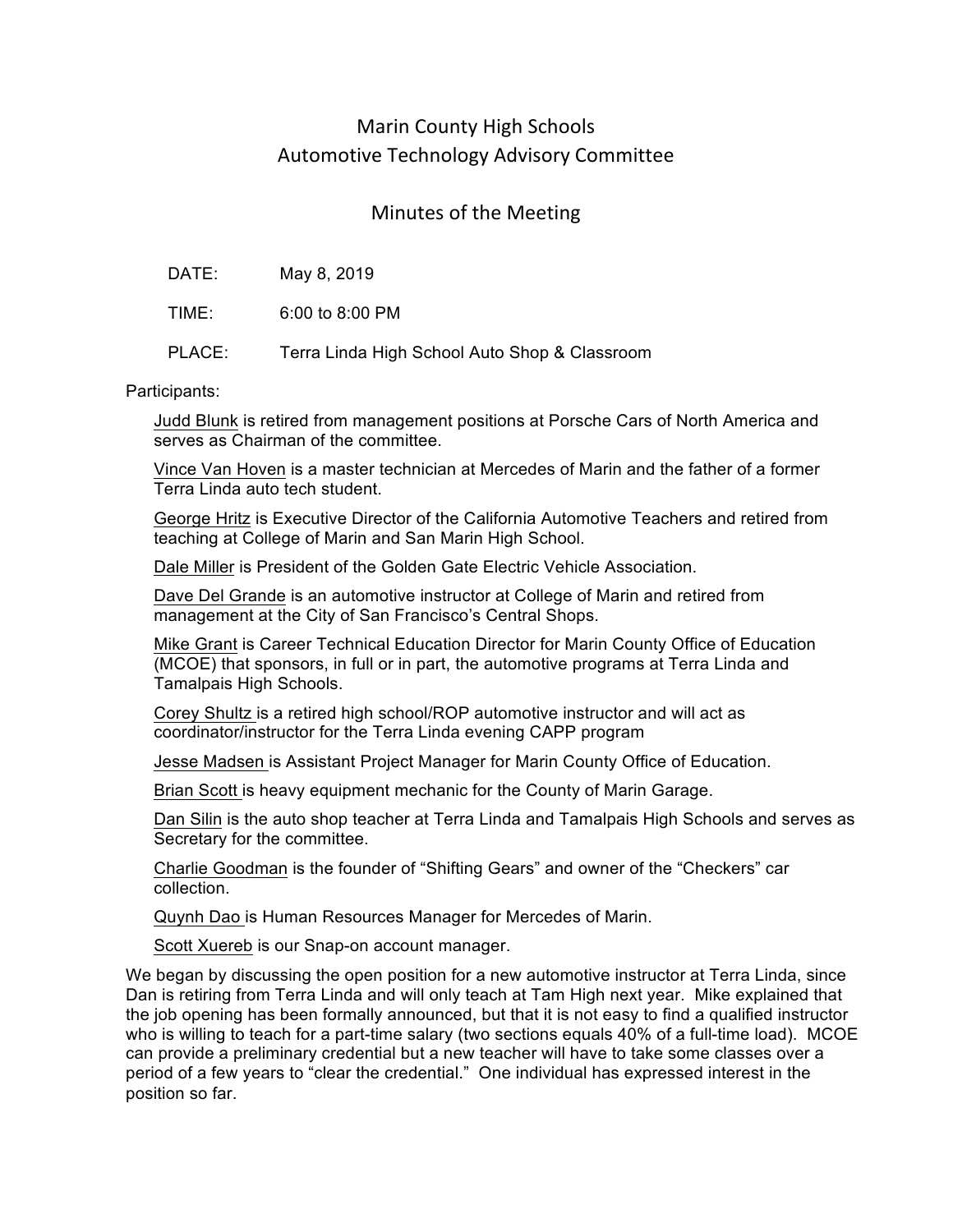Judd asked why, if the State really recognizes the importance of Career Technical Education (CTE), so many automotive programs have been cut in our County in recent years. Is it because the students are no longer interested in cars or is it because of a lack of support from administrators?

Mike and Jesse claimed that things are changing for the better and that State-funded grants to fund CTE program improvements are in the works. With changing technologies, including electric and autonomous vehicles, our goal is to position programs so they will be sustainable in the future. Judd wondered if we could develop an electric and autonomous vehicle program at San Rafael High School.

Mike introduced the Car Appreciation and Preservation Program (CAPP) to begin in the fall. This is Charlie's brainchild and he hopes for commitment not only from the teacher and administrators but also from parents. That's why he invited parents to the CAPP kickoff event that took place on April 23 at his "Checkers" auto museum.

Judd and others wondered if we could patch together a full-time or close to full-time position for a teacher at Terra Linda who would also help plan and implement a state-of-the-art advanced transportation technology program in the new CTE wing at SRHS and perhaps work in the CAPP program as well.

In any case, it's very important that we get the word out that a position is open for an auto tech teacher at Terra Linda.

Charlie described the impetus for the CAPP program: wondering where we will find the next generation of mechanics to maintain, repair and restore classic cars. Corey will be the lead teacher. It will be a for-credit class, probably meeting one evening a week for two or three hours. Charlie envisions maybe obtaining several Miata engines and having the students assemble them or perhaps restoring a Miata and then taking it up to the track and letting the students race it. Charlie has obtained the funding to sustain the CAPP program for three years.

Dale mentioned the possibility of obtaining grant money for the development of an electric vehicle program or for instructor training.

Mike explained that MCOE can advise and offer support but cannot dictate to the school districts or to the individual school sites.

As Vince has done at our Career Fairs, perhaps we could bring classic and/or modern high performance or electric cars to the schools to excite more student interest.

George suggested that a small engine class might be a way to get more students interested. The curriculum is readily available and the class can be conducted in a relatively small space without expensive tools or equipment.

Dale suggested that we distribute information about the job opening at the May Madness event coming up on Saturday.

Scott promised to get the word out about the open position to his clients in education and industry.

George mentioned that autonomous vehicle training is being offered for instructors at Sinclair College in Dayton, Ohio this summer.

Judd asked about and Charlie described the May Madness car show coming up on Saturday.

Dan expressed an interest in the field trip to the Marin County Department of Public Works Garage coming up on May 22<sup>nd</sup>. He wants his students to see Brian at work on the heavy equipment so that Brian can communicate his enthusiasm about his work. Jesse is arranging